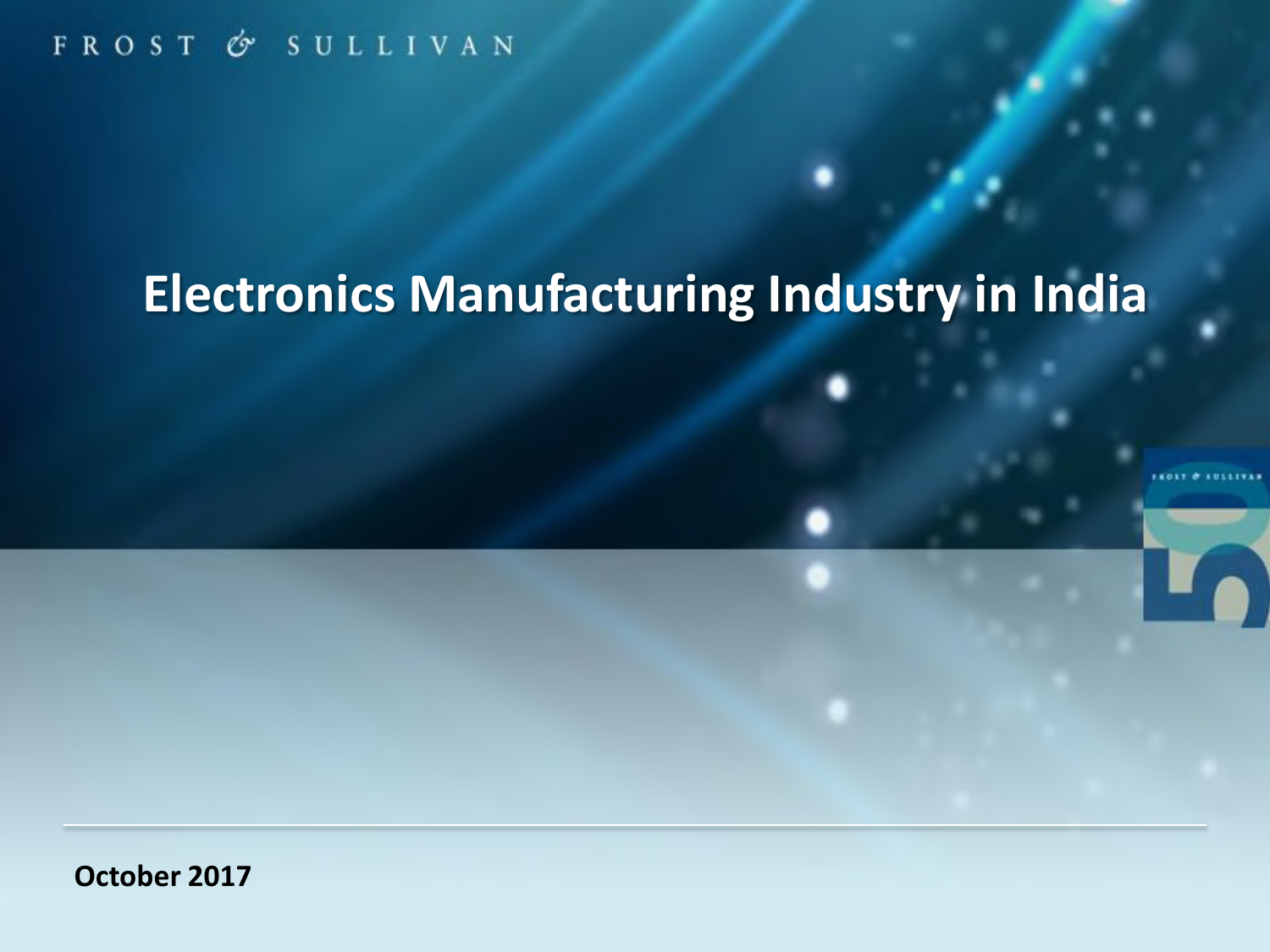### **Indian Electronics System Design Manufacturing (ESDM) Market Overview**

*Consistent local demand for electronic products, along with increasing manufacturing investment, is* anticipated to catapult the industry into a high growth phase. Overall industry growth is also a reflection of *the ecosystem development.*



- In comparison to the global ESDM industry that exhibits below 5% year-on-year growth trends, the Indian ESDM industry is expected to have one of the highest growth rates, representing a CAGR of 17.5% from 2014 to 2020.
- The Indian ESDM industry currently characterized by the low value addition is expected to witness investment in manufacturing and thereby is likely transform to a high value-adding sector by 2020.

Source: Frost & Sullivan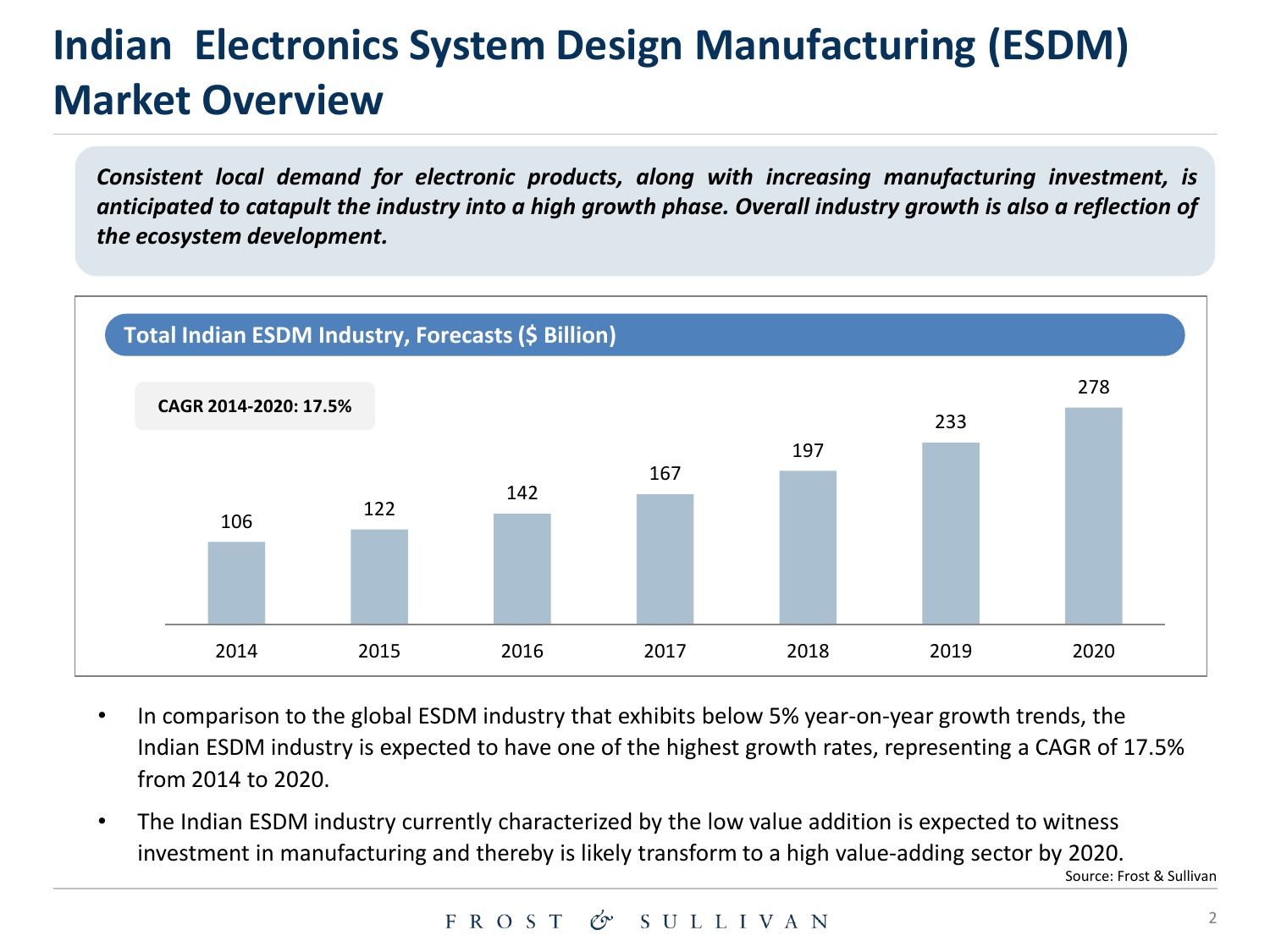### **Indian ESDM Industry Segments**

*The electronic product market dominates with approximately 81% share in the ESDM industry in 2017, whereas component and Electronic Manufacturing Services (EMS) markets are expected to witness high growth rates between 2014 and 2020.*



FROST  $\mathscr{C}$ ? SULLIVAN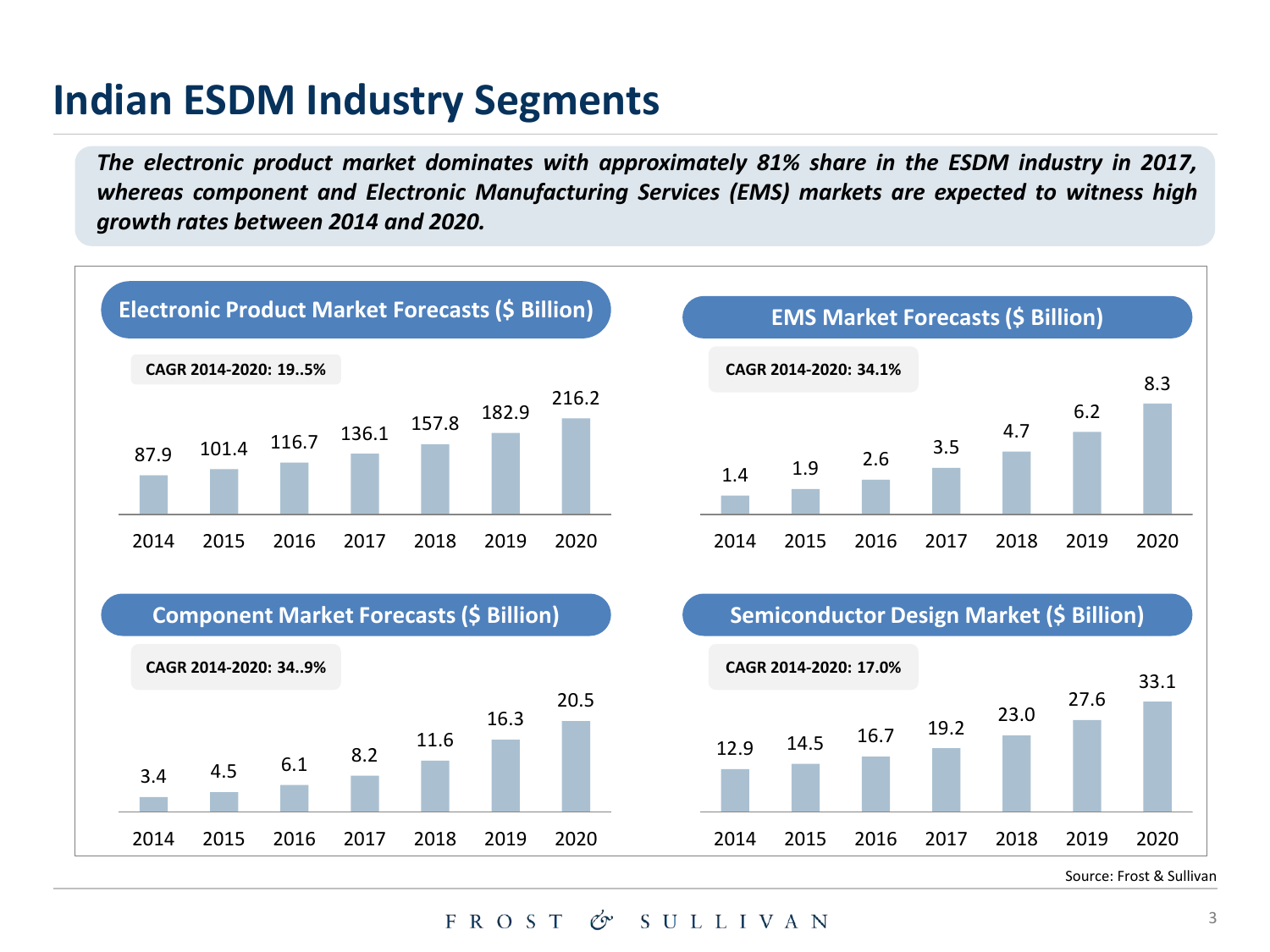### **SWOT of ESDM Industry**

#### **Advantages**

- Huge demand potential in the country
- Strong design and R&D capability in select product markets; resident design talent
- Government schemes such as NKN, NOFN, and Digital India initiative
- Adequately developed EMS industry to be a significant enabler

#### **Opportunities**

- Huge local demand to be an influencer in attracting investment
- Rising manufacturing costs in China leads to search for alternate manufacturing hubs
- Significant export potential in neighboring markets such as the MENA region
- "Make in India" initiative to accelerate investment activity in core and allied sectors

#### **Weaknesses**

- Reliance on imports for critical electronic components
- Convoluted duty structure; imports cheaper locally manufactured products in select cases
- Inadequate testing facilities and standards implementation leading to presence of lowquality grey market goods
- Debilitating Free Trade Agreements with Thailand and Japan

### **Threats**

- Emergence of robust manufacturing ecosystems in East Asian countries and Mexico
- Inadequate local manufacturing ecosystems for components and other raw materials
- Infrastructure inadequacy for industries; lack of access to reliable power and clean water
- Depreciation of the Indian Rupee as a shortterm threat

Source: Frost & Sullivan

#### FROST  $\mathscr{C}$ ? SULLIVAN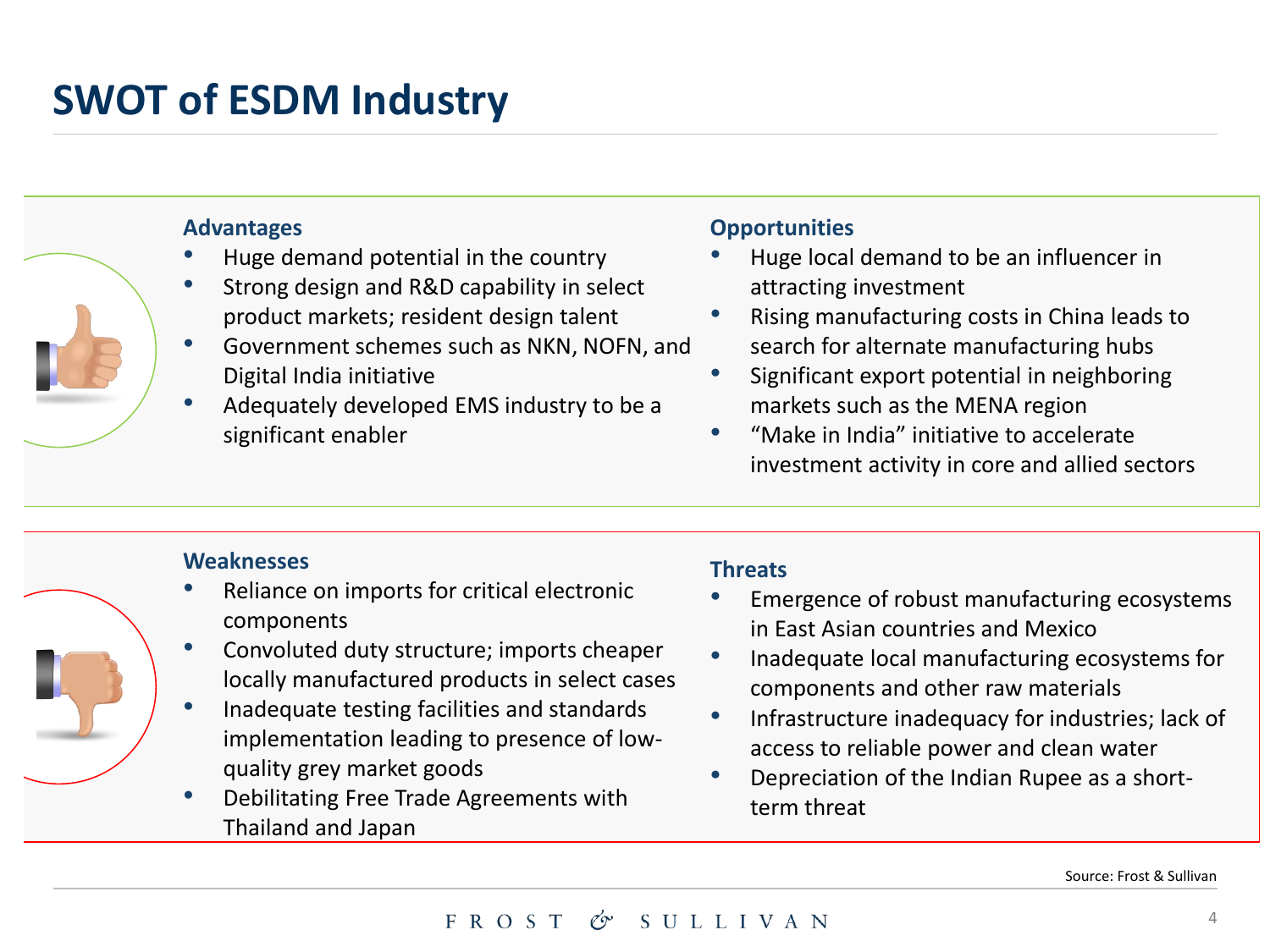### **Indian Electronics Product Market**

*Original Equipment production (OEP) expected to grow at 1.6X the Original Equipment Market (OEM). Effective implementation of policy measures is expected to be a crucial element defining the electronic product manufacturing market's growth.*





FROST  $\mathscr{C}$ ? SULLIVAN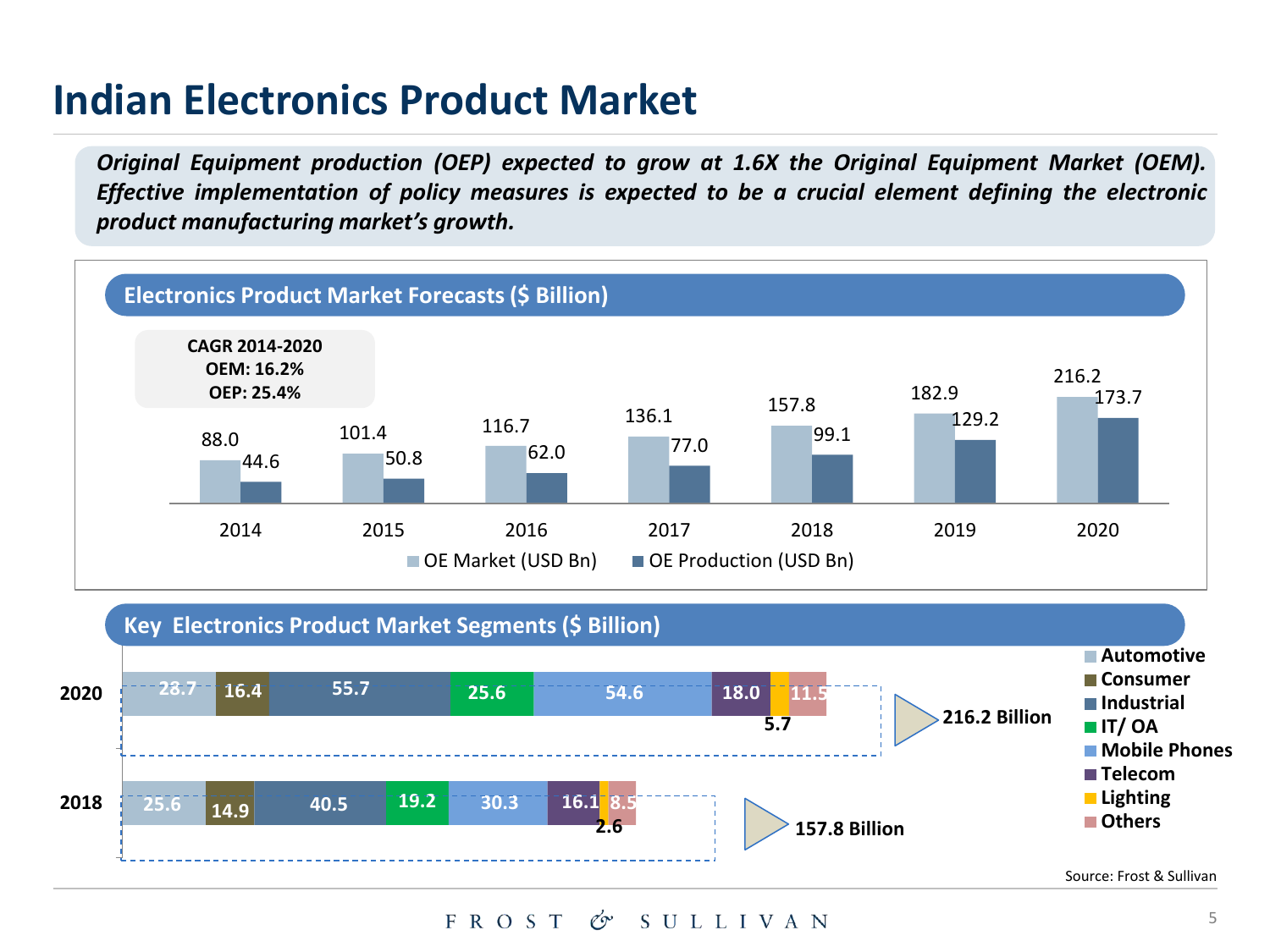### **Indian Consumer Electronics Industry**

*The TV market represents the biggest category in the consumer electronics market with overall penetration of 60% in the country. The appliances market is a mix of high-volume, low-value products that have different levels of adoption across the country.*



Note: This information is for base year 2016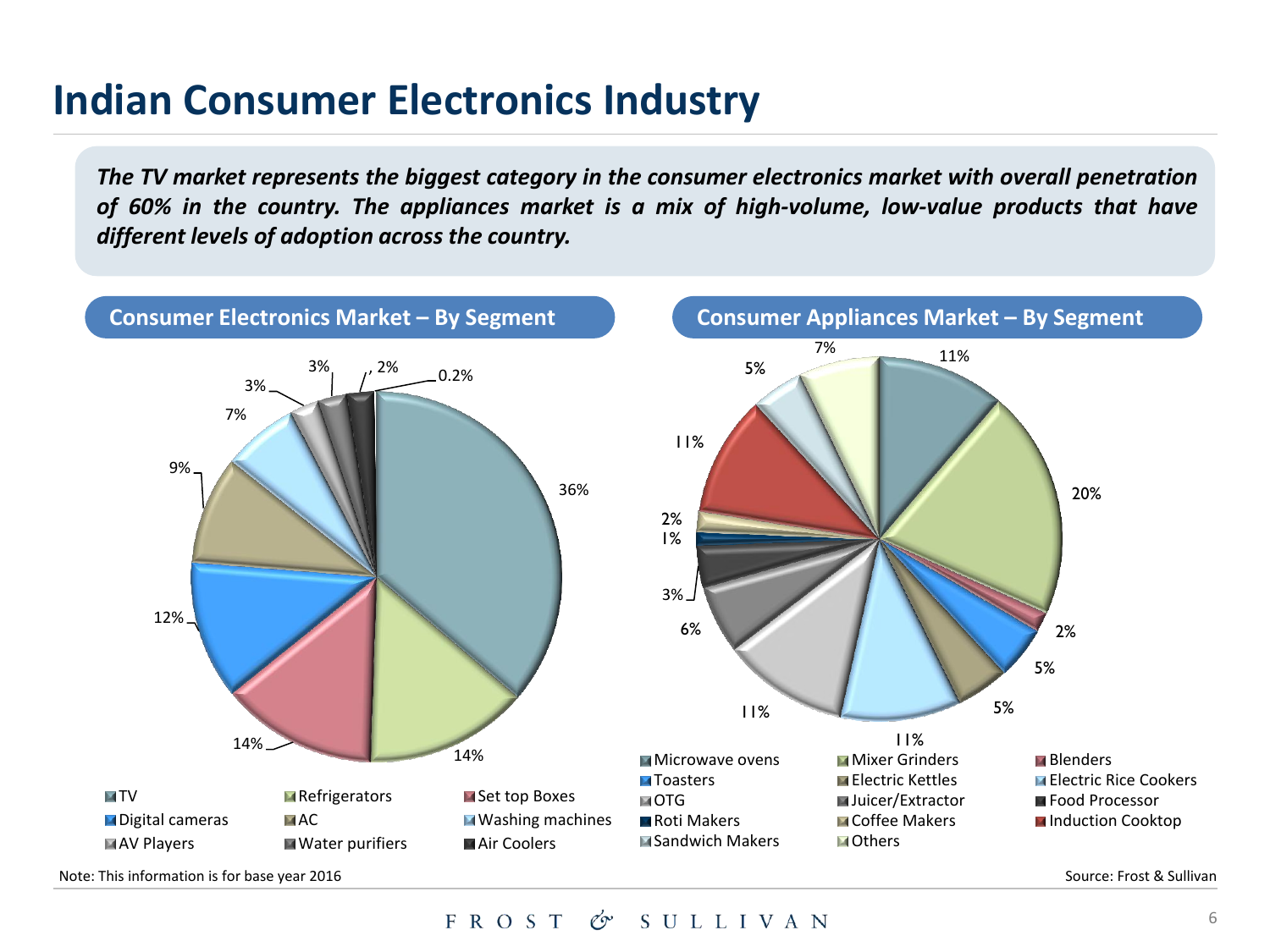### **Growth of Domestic Manufacturing in India**

*Business-friendly policies of the Government of India, stable political leadership, and turmoil in certain economies around the globe have together created a conducive investment climate in India, further boosting the domestic manufacturing.*



| <b>Electronics Segment</b> | Key Products to Drive Manufacturing till 2020 and Beyond      |
|----------------------------|---------------------------------------------------------------|
| Automotive                 | HVAC, ECU, Airbags, ABS, AMT                                  |
| Consumer                   | FPD TVs, Washing Machines, Set Top Boxes                      |
| <b>Industrial</b>          | Process Machinery, Boilers, Printing Machinery, Machine Tools |
| IT/OA                      | Notebooks, Desktops, Servers                                  |
| <b>Mobile Phones</b>       | Feature Phones, Smart Phones                                  |
| <b>Telecom</b>             | Media Gateways, BTS, Enterprise Routers, IP PBX               |
| Lighting                   | <b>LED Lighting</b>                                           |
| <b>Other Electronics</b>   | Smart Cards, PoS Terminals, Medical Devices, ATM              |

Source: Frost & Sullivan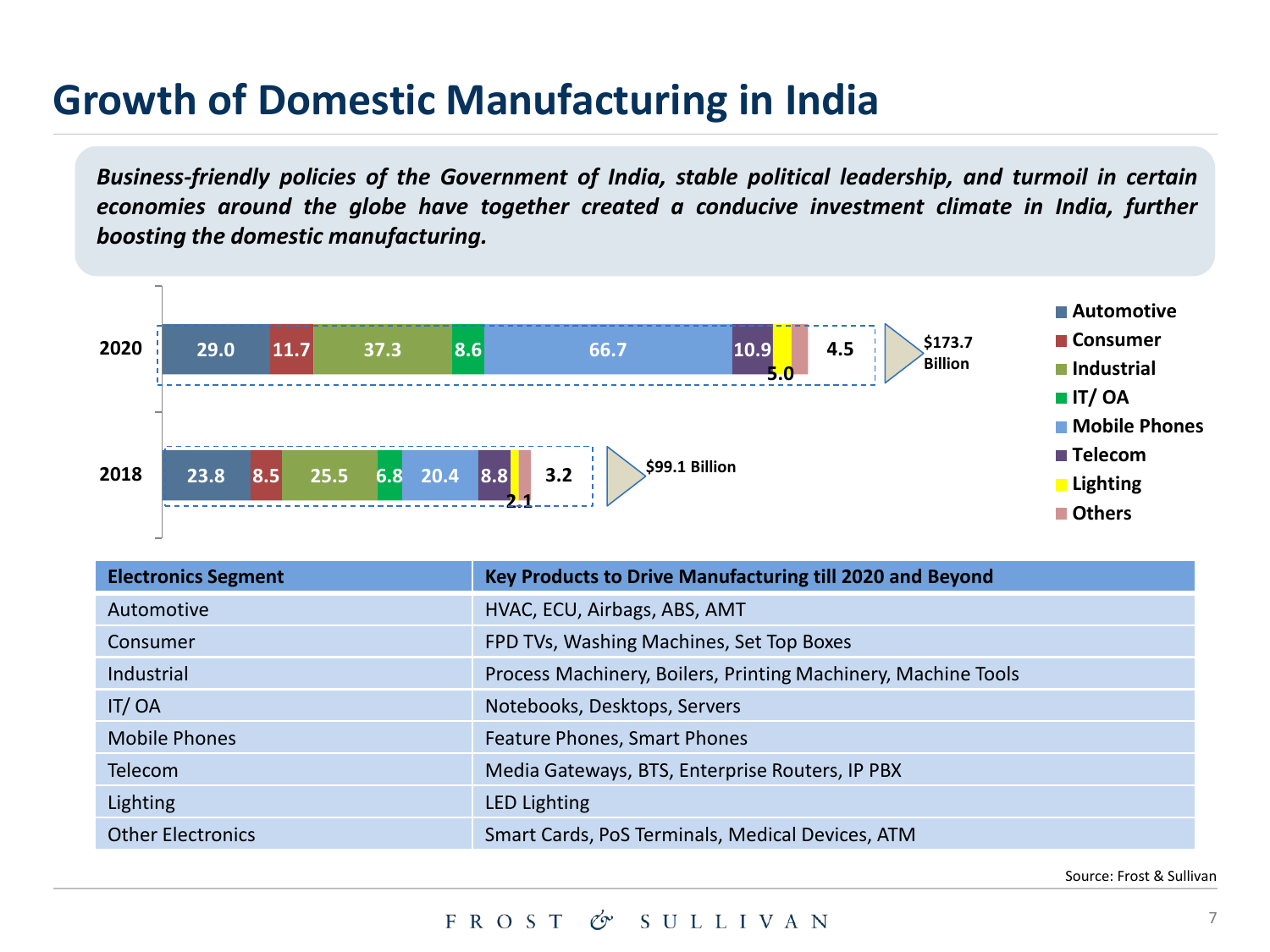## **Programs/Policies and Their Positive Impact on Electronics Manufacturing Growth in India**

| <b>Program/Policies</b>                             | <b>Impact on Electronics Manufacturing</b>                                                                                                  |
|-----------------------------------------------------|---------------------------------------------------------------------------------------------------------------------------------------------|
| Make-in-India                                       | Investment in downstream segments creating demand<br>Industry 4.0/ Smart manufacturing practices and greater usage of electronic<br>systems |
| Digital India                                       | Demand for desktops, notebooks, mobile phones, telecom products                                                                             |
| Jan Dhan Yojana                                     | Boost to smart cards, ATMs, PoS terminals                                                                                                   |
| Swachh Bharat Abhiyan                               | Automation systems, instrumentation for water and waste management                                                                          |
| Domestic Efficient Lighting<br>Programme            | <b>LED lighting</b>                                                                                                                         |
| <b>Smart Cities</b>                                 | IT/OA products, automation systems, power management products,<br>automotive and transportation systems                                     |
| <b>Modified Special Incentive</b><br>Package Scheme | To bridge the viable gap in manufacturing investment levels                                                                                 |
| Higher Customs Duty on Key<br>Products/Components   | To encourage local sourcing and ecosystem development                                                                                       |
|                                                     | Source: Frost & Sullivan<br>8<br>FROST<br>$\mathcal{O}$ SULLIVAN                                                                            |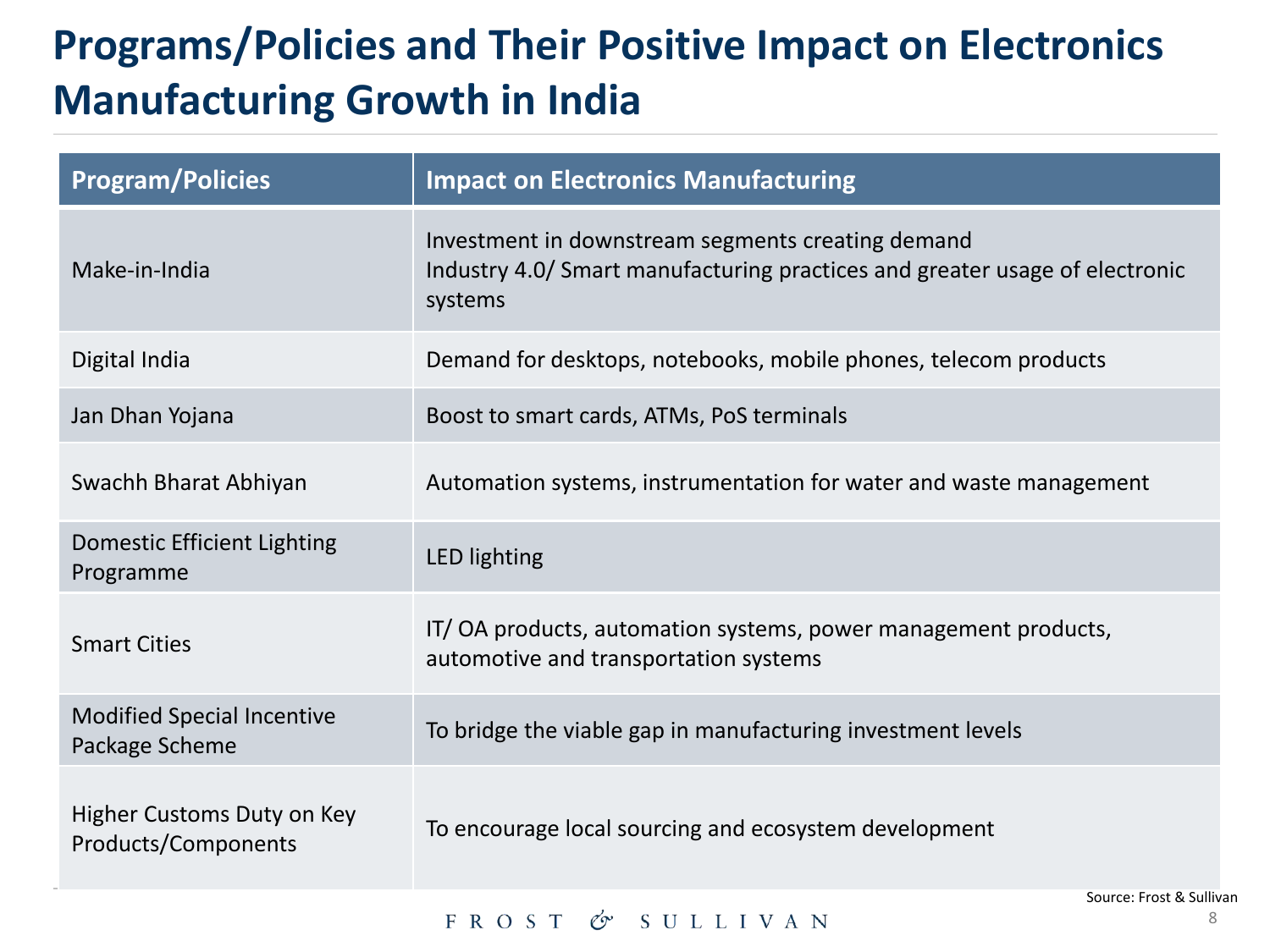### **Electronics Manufacturing Value Chain and Role of EMS**

*Favourable government policies, Make-in-India initiative, and rising costs in China are the key factors for rise in local outsourced manufacturing, especially in the consumer electronics segment.*





Source: Frost & Sullivan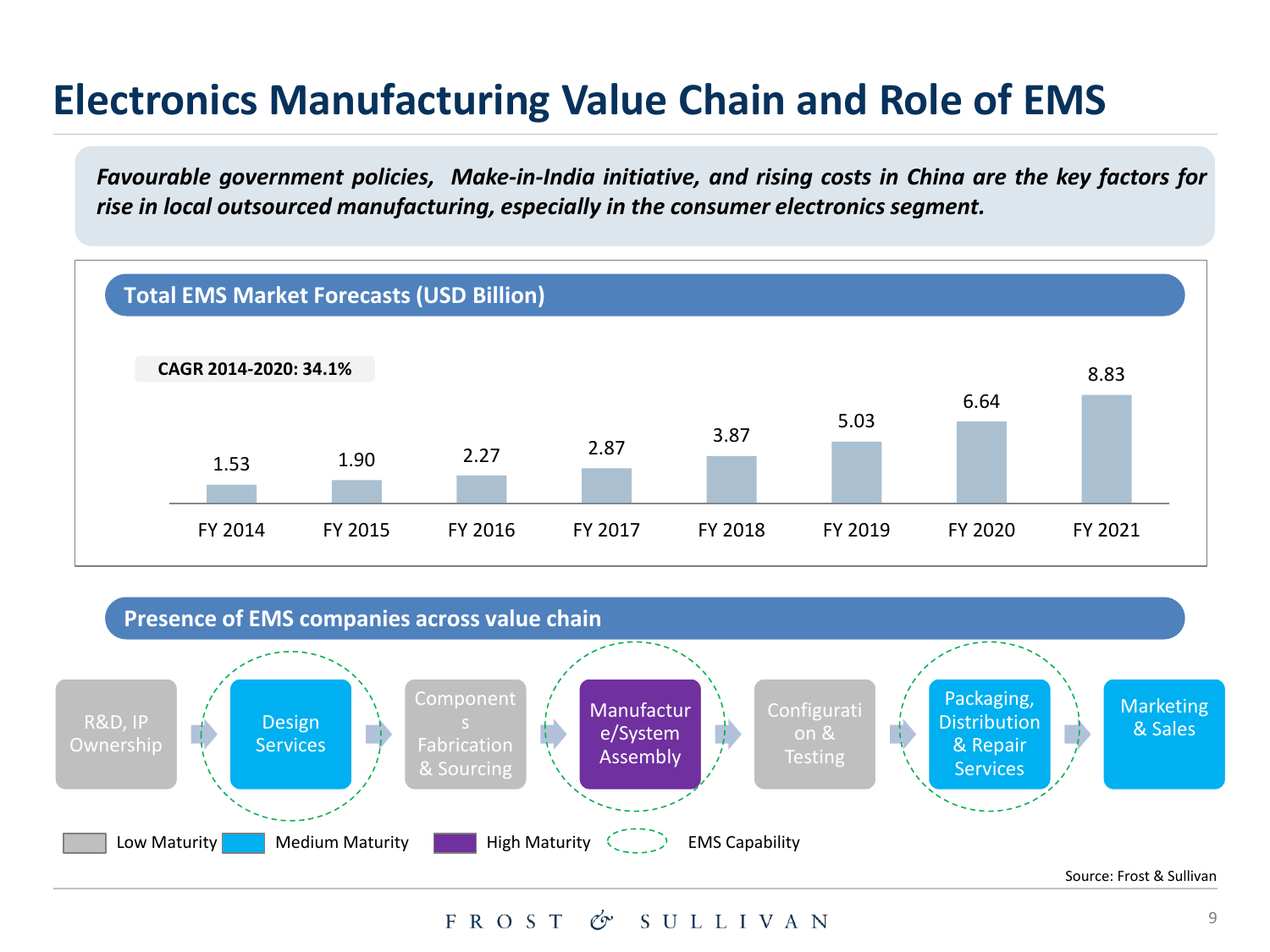### **India Versus China**

### *India gaining traction as a competitive alternate to China for electronics manufacturing*

|      | <b>China</b> | India | <b>Ranking Based on These Factors</b> | <b>China</b> | India                    |      |
|------|--------------|-------|---------------------------------------|--------------|--------------------------|------|
| 2016 |              |       | Component ecosystem                   |              |                          |      |
|      |              |       | Economies of scale, profit margins    |              |                          |      |
|      |              |       | Economic growth                       |              |                          |      |
|      |              |       | Domestic market demand                |              |                          |      |
|      |              |       | Regulations and policies              |              |                          |      |
|      |              |       | Logistics and infrastructure          |              |                          |      |
|      |              |       | Design and engineering capabilities   |              |                          | 2020 |
|      |              |       | Ease of doing business                |              |                          |      |
|      |              |       | <b>Testing facilities</b>             |              |                          |      |
|      |              |       | Labor cost                            |              |                          |      |
|      |              |       | Availability of skilled workforce     |              |                          |      |
|      |              |       | <b>Currency fluctuation</b>           |              |                          |      |
|      |              |       | <b>Export competitiveness</b>         |              |                          |      |
|      | <b>HIGH</b>  |       | <b>MEDIUM</b><br>LOW                  |              | Source: Frost & Sullivan |      |